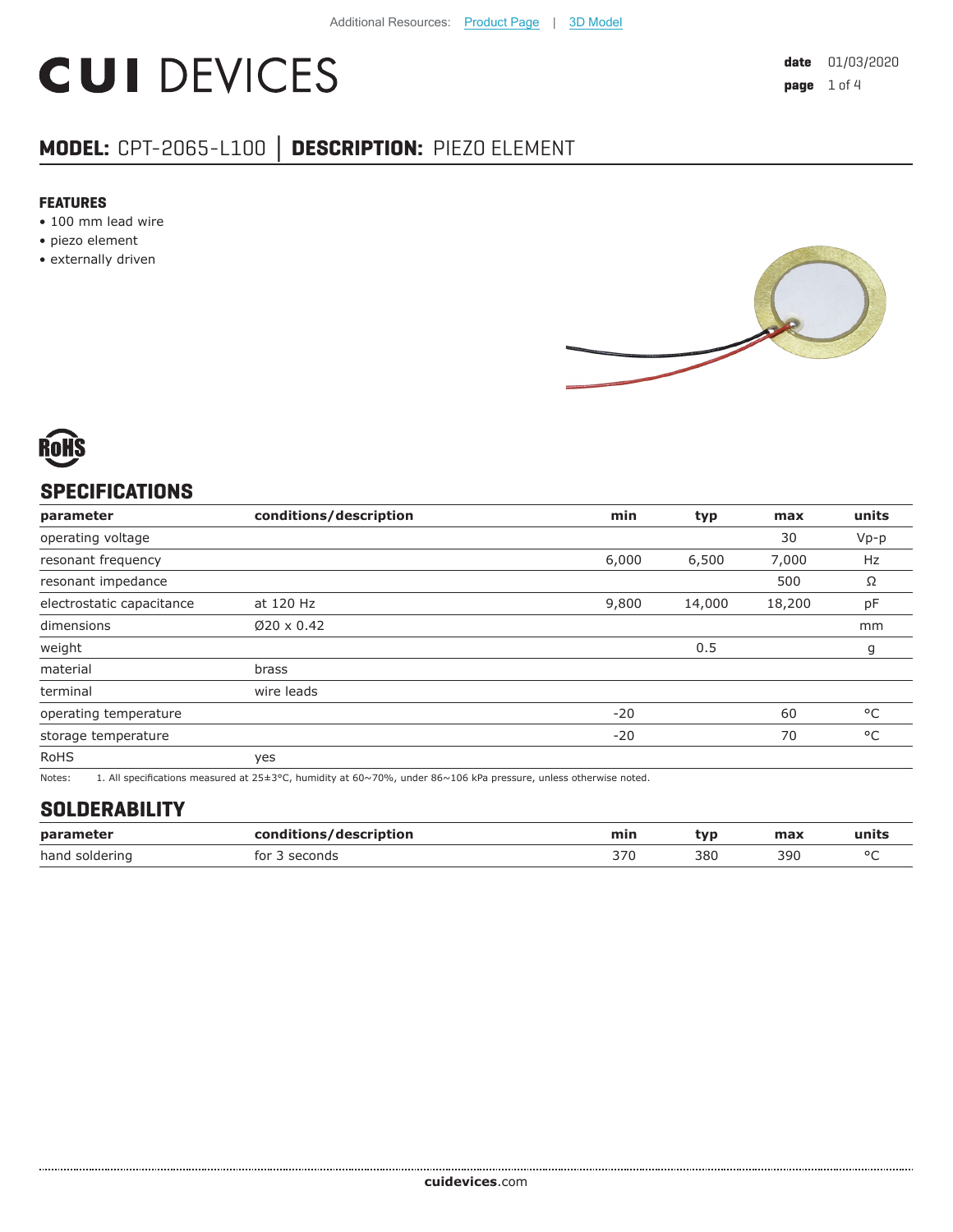### **MECHANICAL DRAWING**

units: mm tolerance: ±0.5 mm

wire: UL 1571 32 AWG



#### **APPLICATION CIRCUIT**

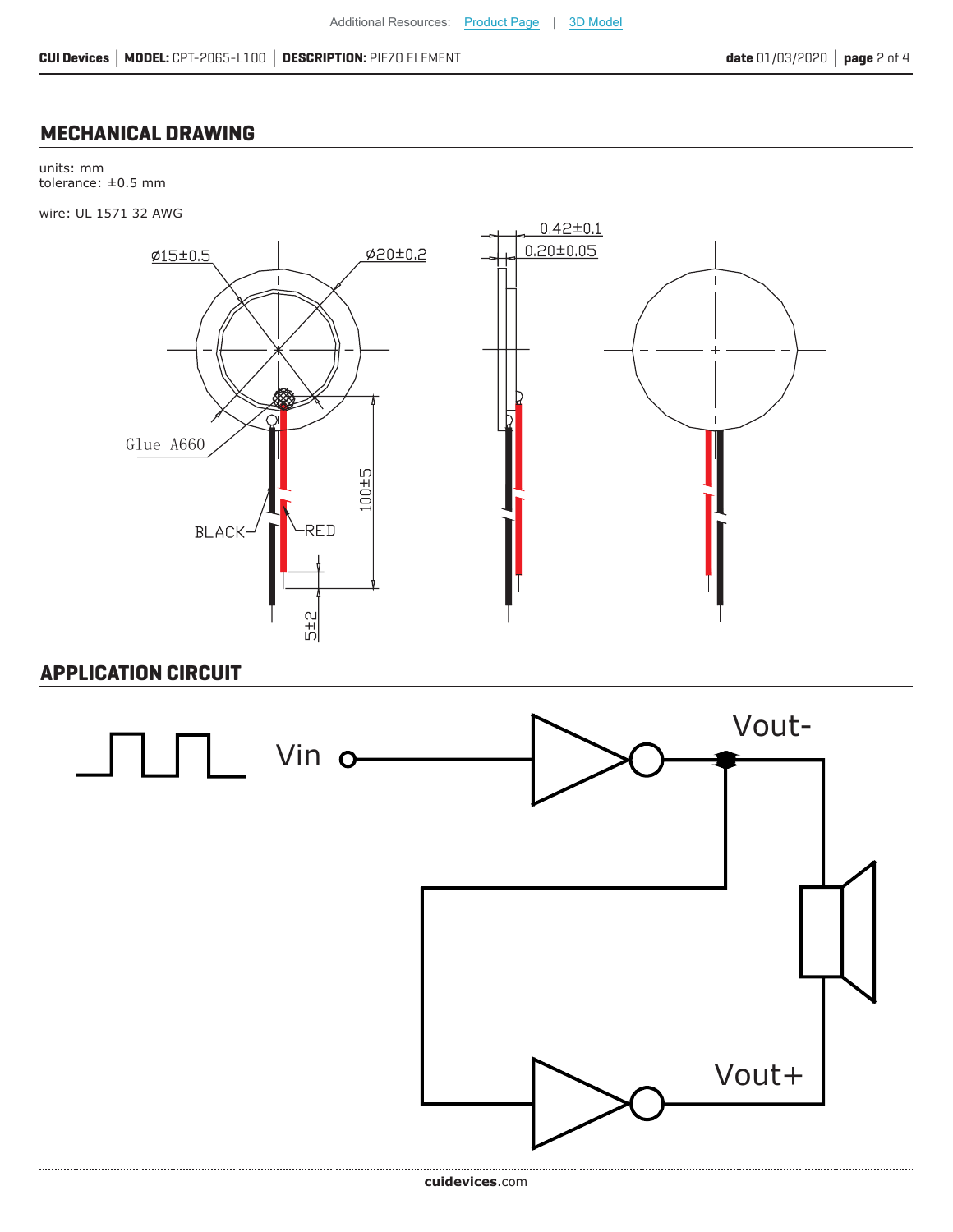#### **PACKAGING**

#### units: mm

Carton Size: 315 x 310 x 300 mm Carton QTY: 2,500 pcs per carton